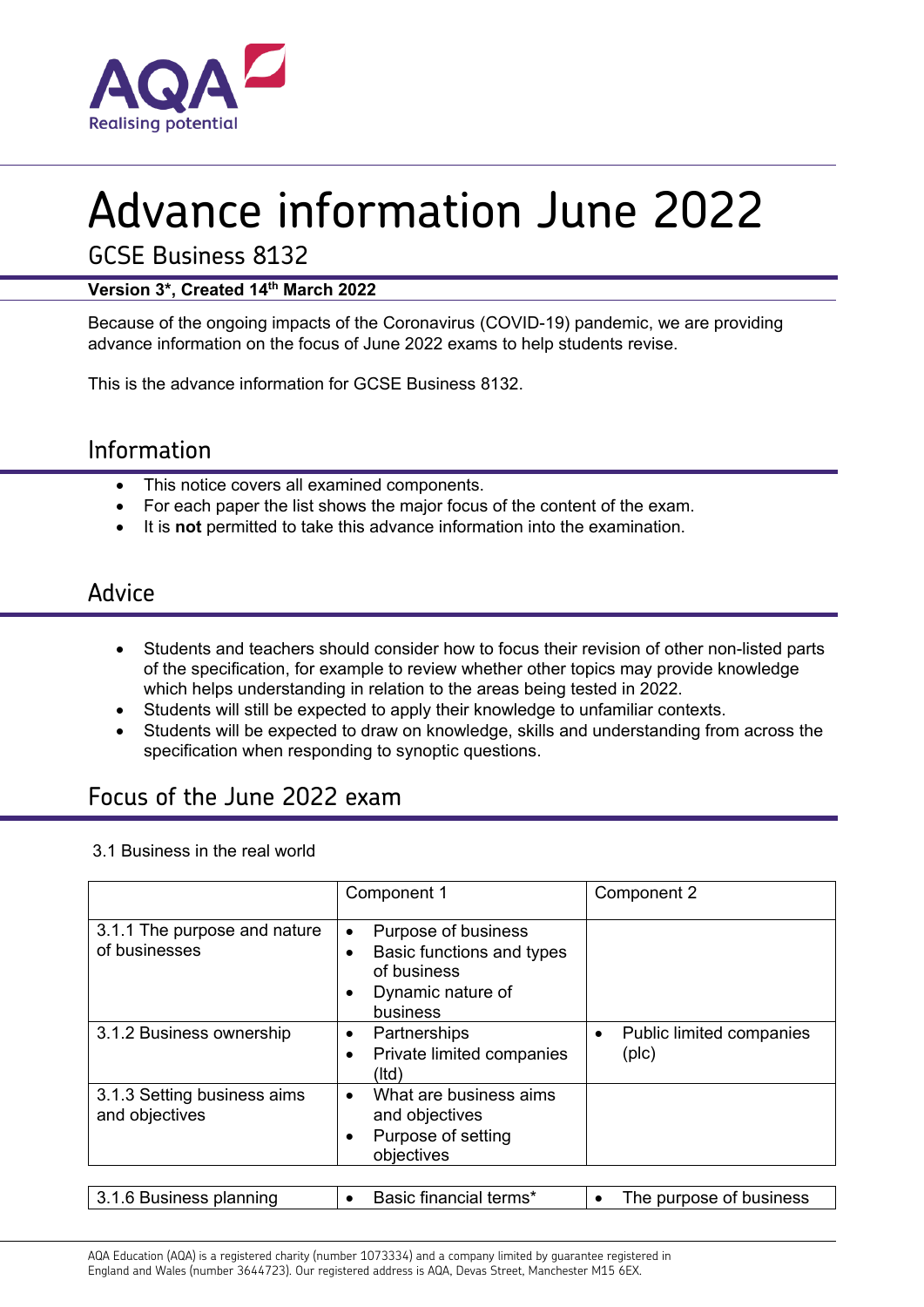|                            | Basic financial calculations                                                            | planning             |
|----------------------------|-----------------------------------------------------------------------------------------|----------------------|
| 3.1.7 Expanding a business | Methods of expansion<br>Benefits and drawbacks of<br>expansion<br>Diseconomies of scale | Methods of expansion |

#### 3.2 Influences on business

|                                                   | Component 1                                                                                                                                                                                                                                                                                     | Component 2                                                                                                                                                                                                                                      |
|---------------------------------------------------|-------------------------------------------------------------------------------------------------------------------------------------------------------------------------------------------------------------------------------------------------------------------------------------------------|--------------------------------------------------------------------------------------------------------------------------------------------------------------------------------------------------------------------------------------------------|
| 3.2.2 Ethical and<br>environmental considerations |                                                                                                                                                                                                                                                                                                 | Ethical considerations<br>Sustainability:<br>global warming<br>using scarce resources                                                                                                                                                            |
| 3.2.3 The economic climate<br>on businesses       | Interest rates*:<br>$\bullet$<br>how fluctuating interest<br>rates can affect<br>businesses that rely on<br>overdrafts and loans<br>for finance<br>how fluctuating interest<br>$\bullet$<br>rates can affect<br>consumer and<br>business spending<br>Level of employment*<br>Consumer spending* | Interest rates:<br>how fluctuating interest<br>rates can affect<br>businesses that rely on<br>overdrafts and loans<br>for finance<br>how fluctuating interest<br>٠<br>rates can affect<br>consumer and<br>business spending<br>Consumer spending |
| 3.2.5 Legislation                                 | Consumer law                                                                                                                                                                                                                                                                                    |                                                                                                                                                                                                                                                  |

#### 3.3 Business operations

|                               | Component 1               | Component 2 |
|-------------------------------|---------------------------|-------------|
| 3.3.1 Production processes    | Methods of production:    |             |
|                               | flow                      |             |
|                               | Efficiency in production: |             |
|                               | lean production           |             |
| 3.3.2 The role of procurement | Managing stock:           |             |
|                               | Just in time (JIT)        |             |
|                               | Just in case (JIC)        |             |
| 3.3.3 The concept of quality  | Methods of maintaining    |             |
|                               | consistent quality: Total |             |
|                               | quality management (TQM)  |             |
| 3.3.4 Good customer services  | Benefits of good customer |             |
|                               | service, including:       |             |
|                               | increase in customer      |             |
|                               | satisfaction              |             |
|                               | customer loyalty          |             |
|                               | increased spend           |             |
|                               | profitability             |             |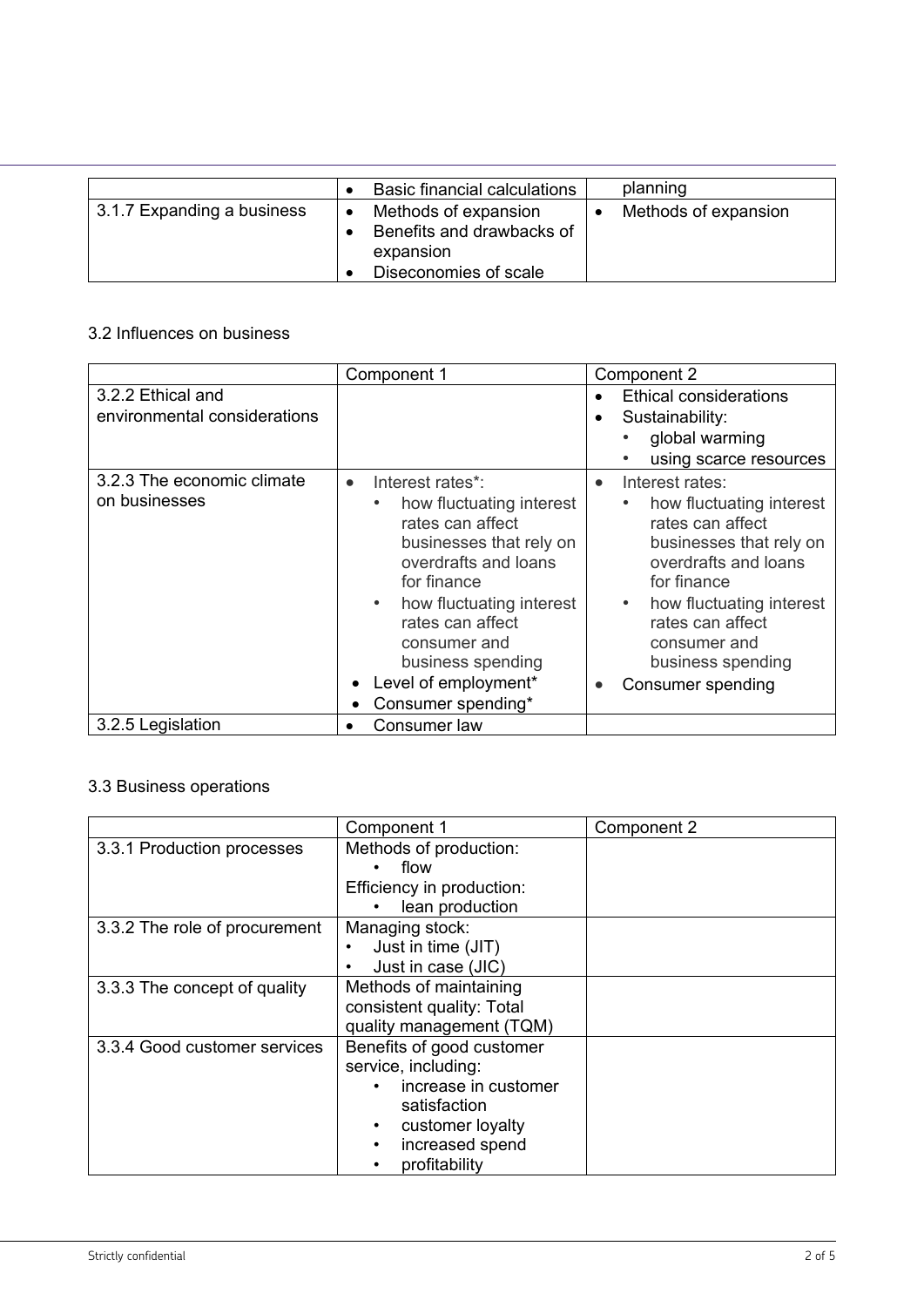| The ways in which advances<br>in ICT have allowed customer<br>services to develop:<br>websites |  |
|------------------------------------------------------------------------------------------------|--|
| e-commerce                                                                                     |  |

#### 3.4 Human Resources

|                            | Component 1                                     | Component 2 |
|----------------------------|-------------------------------------------------|-------------|
| 3.4.1 Organisational       | Organisational structures                       |             |
| structures                 | Appropriateness of<br>organisational structures |             |
| 3.4.2 Recruitment and      | Methods of recruitment<br>$\bullet$             |             |
| selection of employees     | and selection of                                |             |
|                            | employees                                       |             |
| 3.4.3 Motivating employees | Importance of motivation<br>$\bullet$           |             |
|                            | in the workforce                                |             |
|                            | Methods to motivate staff                       |             |
| 3.4.4 Training             | Importance of training the                      |             |
|                            | workforce                                       |             |
|                            | Types of training                               |             |
|                            | undertaken by businesses                        |             |

# 3.5 Marketing

|                                                                                          | Component 1 | Component 2                                                                                                                                                                                                                                                                                                                                                                                                                             |
|------------------------------------------------------------------------------------------|-------------|-----------------------------------------------------------------------------------------------------------------------------------------------------------------------------------------------------------------------------------------------------------------------------------------------------------------------------------------------------------------------------------------------------------------------------------------|
| 3.5.3 The purpose and                                                                    |             | Purpose of market research                                                                                                                                                                                                                                                                                                                                                                                                              |
| methods of market research                                                               |             | Methods of market research                                                                                                                                                                                                                                                                                                                                                                                                              |
| 3.5.4 The elements of the<br>marketing mix: price, product,<br>promotion and place (4Ps) |             | Pricing methods, including:<br>loss leader<br>The factors that influence<br>pricing decisions, including:<br>costs<br>nature of the market<br>degree of competition<br>product life cycle<br>Product<br>Product differentiation:<br>unique selling point<br>(USP)<br>brand image<br>The product life cycle:<br>research and development<br>introduction<br>growth<br>maturity<br>decline<br>extension strategies:<br>updating packaging |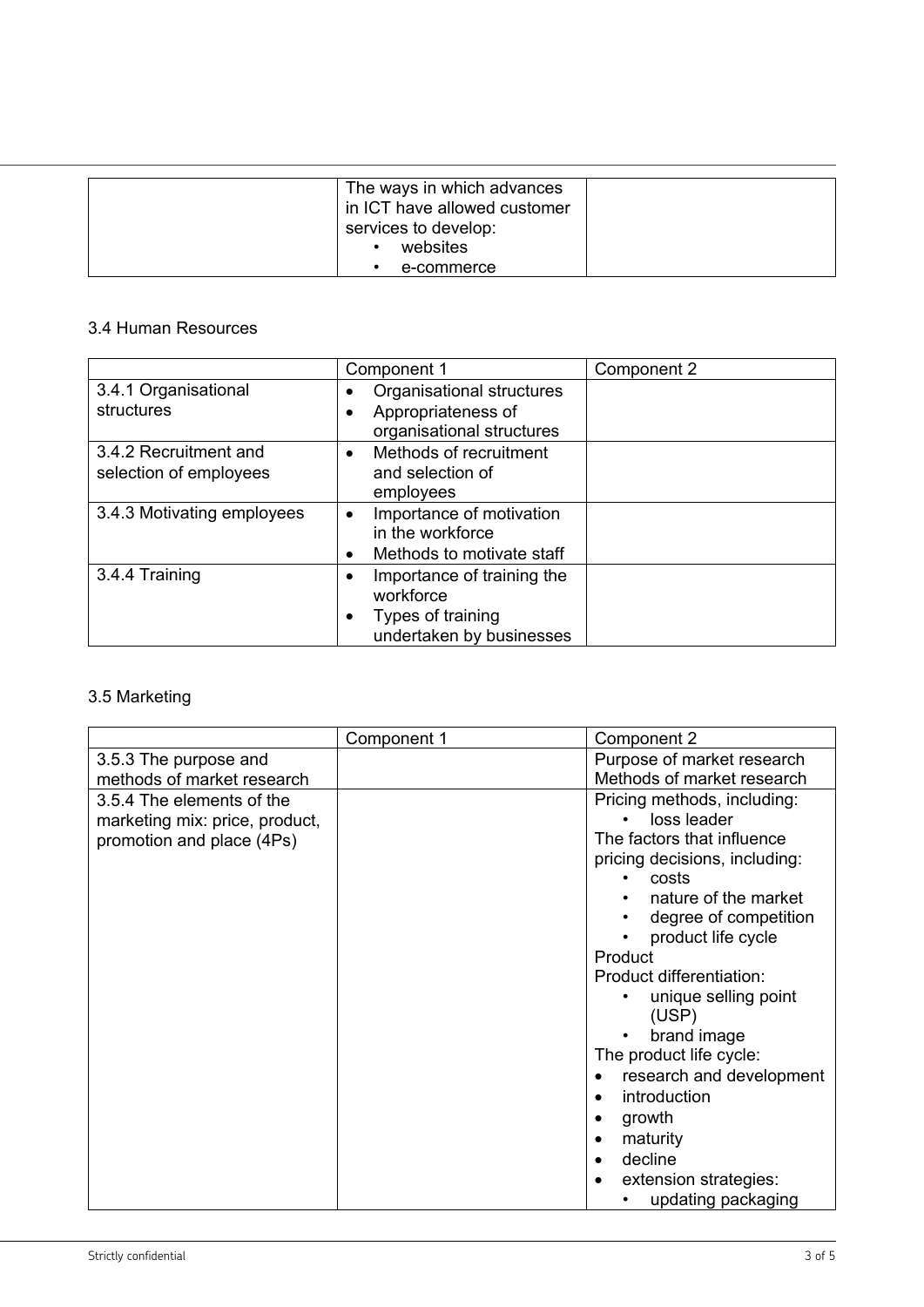| adding more or<br>$\bullet$           |
|---------------------------------------|
| different features                    |
| changing target market                |
| advertising                           |
| price reduction                       |
| Product portfolio                     |
| Promotional methods:                  |
| PR.<br>$\bullet$                      |
| sponsorship                           |
| Reasons for promotion:                |
| inform/remind                         |
|                                       |
| customers about the                   |
| product                               |
| create or increase                    |
| sales                                 |
| create or change the<br>$\bullet$     |
| image of the product                  |
| persuade customers to                 |
| buy the product                       |
| Place (the different channels         |
| of distribution used by               |
| businesses):                          |
| telesales                             |
| Integrated nature of the<br>$\bullet$ |
| marketing mix                         |

#### 3.6 Finance

| 3.6.1 Sources of finance                                   | Methods businesses use<br>to raise finance<br>Appropriateness of<br>sources of finance                   |
|------------------------------------------------------------|----------------------------------------------------------------------------------------------------------|
| 3.6.2 Cash flow                                            | Interpreting cash flow<br>forecasts                                                                      |
| 3.6.3 Financial terms and<br>calculations                  | <b>Basic financial terms</b><br>Basic financial<br>calculations*<br>Average rate of return<br>Break-even |
| 3.6.4 Analysing the financial<br>performance of a business | Components of financial<br>statements                                                                    |

# 6 Appendix: quantitative skills in business